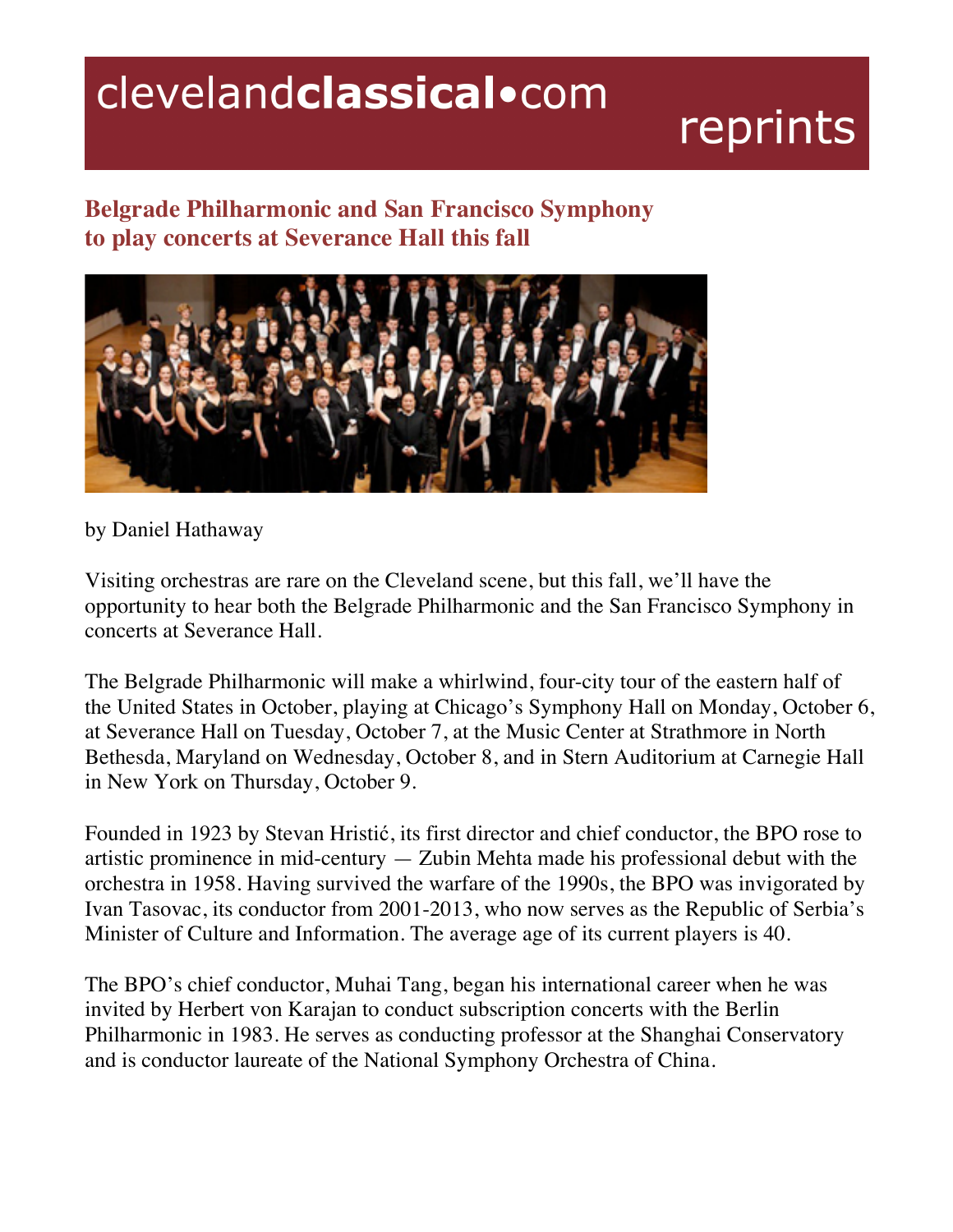

The Belgrade orchestra will open its Cleveland concert with Aram Khachaturian's Masquerade Suite, then turn to a piece by its founding conductor, Stevan Hristić's *Suite No. 1* from *The Legend of Ohrid*. The orchestra will complete its program with Jean Sibelius's *Symphony No. 2.*

The ticket price for the BSO's performance will include a \$5 donation to the Serbian Garden at the Cleveland Cultural Gardens.



The 2014-2015 season will mark Michael Tilson Thomas's twentieth anniversary with the San Francisco Symphony, who will help celebrate their maestro's seventieth birthday on January 15, 2015. The orchestra itself was formed five years after the disastrous earthquake of 1906 and has enjoyed a distinguished list of conductors including Pierre Monteaux, Josef Krips, Seiji Ozawa, Edo de Waart and Herbert Blomstedt.